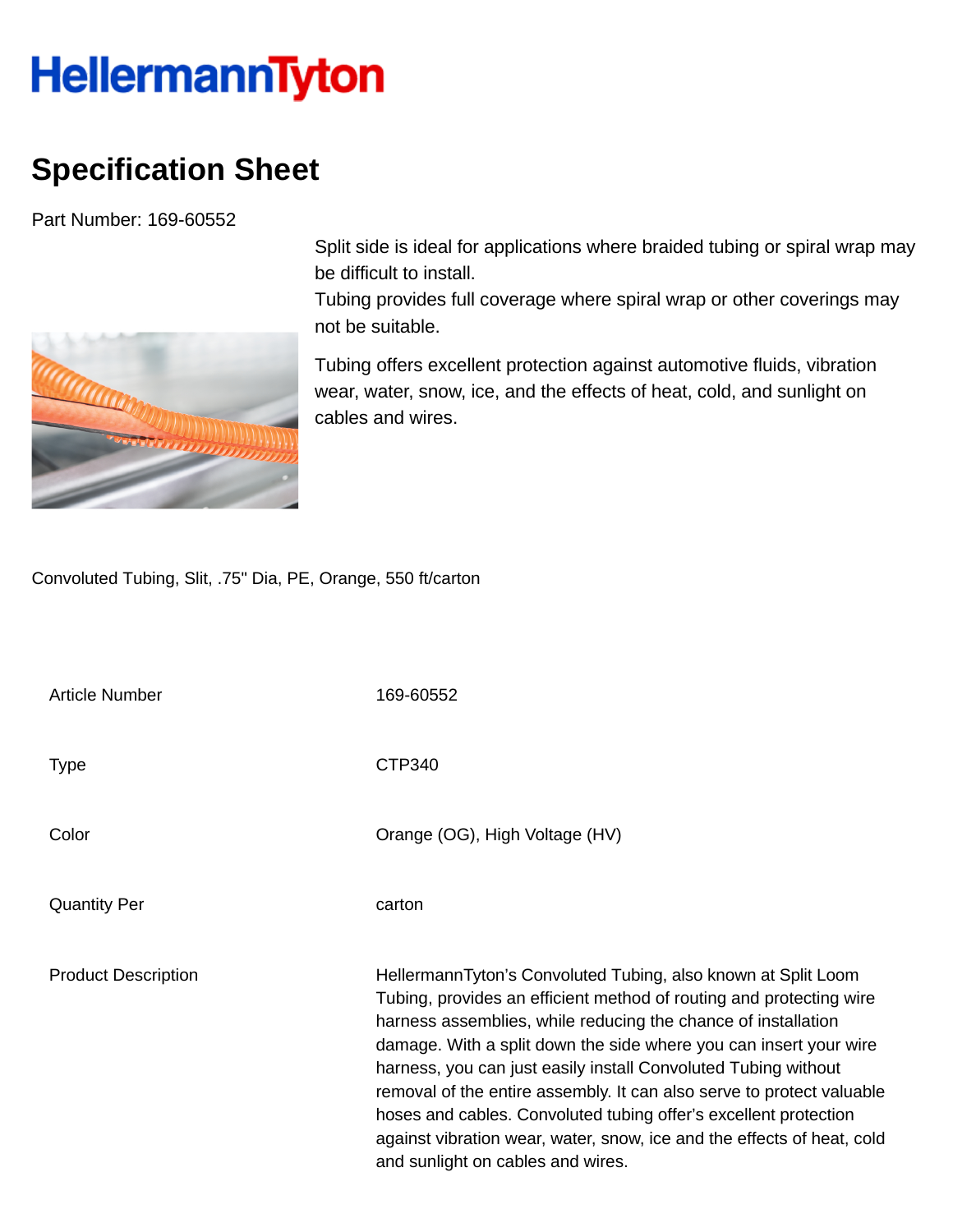| <b>Short Description</b>              | Convoluted Tubing, Slit, .75" Dia, PE, Orange, 550 ft/carton |
|---------------------------------------|--------------------------------------------------------------|
| <b>Global Part Name</b>               | CTP340-PE-OG                                                 |
|                                       |                                                              |
| Length L (Imperial)                   | 550.0                                                        |
| Length L (Metric)                     | 167.6                                                        |
| Variant                               | Slit                                                         |
| Inner Diameter D (Imperial)           | 0.759                                                        |
| Inner Diameter D (Metric)             | 19.28                                                        |
| Diameter D (Imperial)                 | 0.989                                                        |
| Diameter D (Metric)                   | 25.12                                                        |
| <b>Outside Diameter OD (Imperial)</b> | 0.989                                                        |
| <b>Outside Diameter OD (Metric)</b>   | 25.12                                                        |
| Nominal Diameter (Imperial)           | 3/4                                                          |
| Nominal Diameter (Metric)             | 19.05                                                        |
| Wall Thickness WT (Imperial)          | 0.005                                                        |
| Wall Thickness WT (Metric)            | 0.127                                                        |